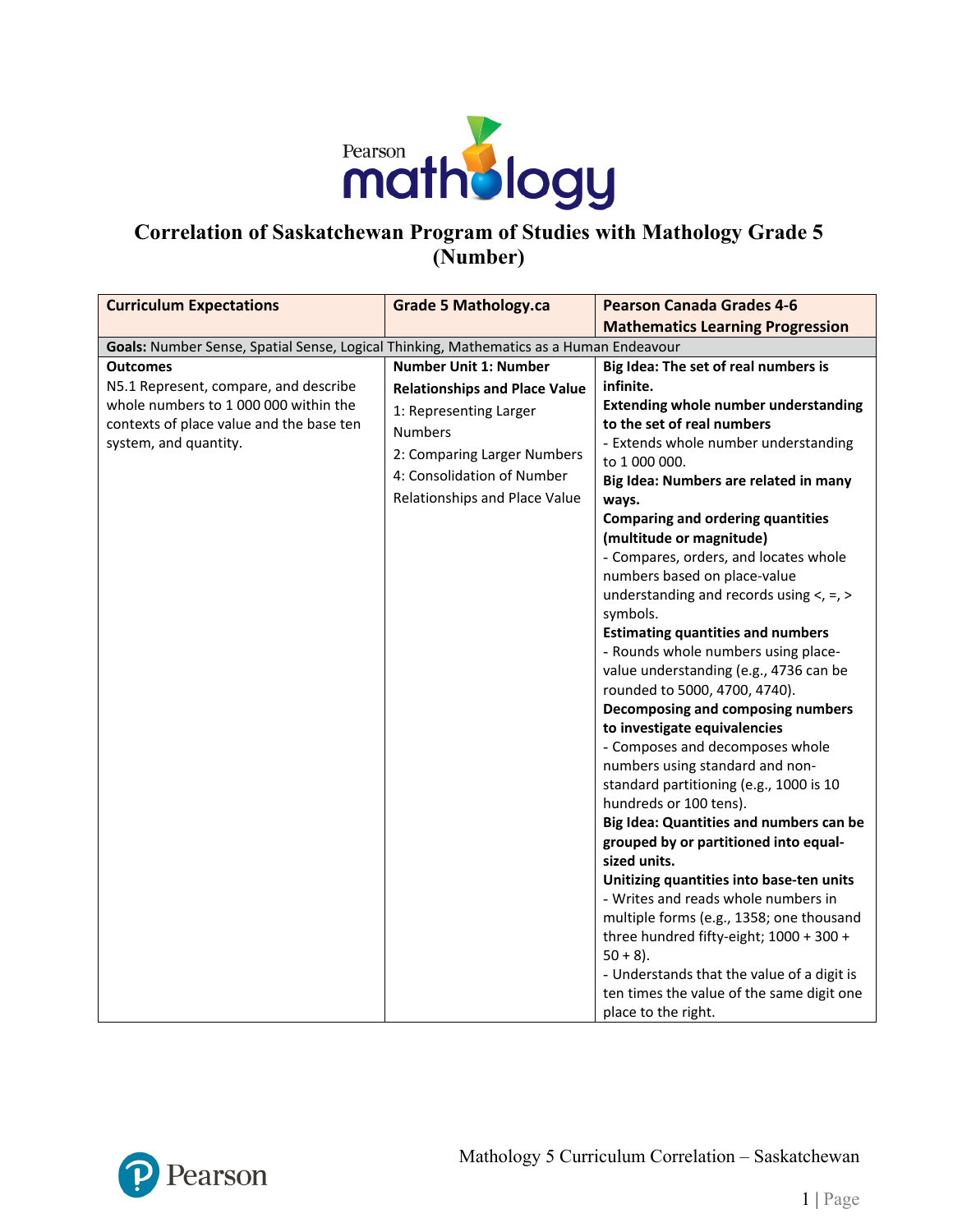| N5.2. Analyze models of, develop<br>strategies for, and carry out multiplication<br>of whole numbers.                                                                                  | Number Unit 4: Fluency with<br><b>Multiplication and Division</b><br>19: Relating Multiplication<br>and Division Facts<br>20: Using Estimation for<br>Multiplication and Division<br>21: Strategies for Multiplying<br>Larger Numbers<br>22: Multiplying Whole<br><b>Numbers</b><br>25: Consolidation of Fluency<br>with Multiplication and<br><b>Division</b>                                                                                             | Big Idea: Quantities and numbers can be<br>operated on to determine how many<br>and how much.<br>Developing conceptual meaning of<br>operations<br>- Extends whole number computation<br>models to larger numbers.<br>Developing fluency of operations<br>- Solves whole number computation<br>using efficient strategies (e.g., mental<br>computation, algorithms, calculating cost<br>of transactions and change owing, saving<br>money to make a purchase).                                                                                                                                                                                                                                                                                                                                                                                               |
|----------------------------------------------------------------------------------------------------------------------------------------------------------------------------------------|------------------------------------------------------------------------------------------------------------------------------------------------------------------------------------------------------------------------------------------------------------------------------------------------------------------------------------------------------------------------------------------------------------------------------------------------------------|--------------------------------------------------------------------------------------------------------------------------------------------------------------------------------------------------------------------------------------------------------------------------------------------------------------------------------------------------------------------------------------------------------------------------------------------------------------------------------------------------------------------------------------------------------------------------------------------------------------------------------------------------------------------------------------------------------------------------------------------------------------------------------------------------------------------------------------------------------------|
| N5.3 Demonstrate, with and without<br>concrete materials, an understanding of<br>division (3-digit by 1-digit) and interpret<br>remainders to solve problems.                          | Number Unit 4: Fluency with<br><b>Multiplication and Division</b><br>19: Relating Multiplication<br>and Division Facts<br>23: Dividing Larger Numbers<br>25: Consolidation of Fluency<br>with Multiplication and<br><b>Division</b>                                                                                                                                                                                                                        | Big Idea: Quantities and numbers can be<br>operated on to determine how many<br>and how much.<br>Developing conceptual meaning of<br>operations<br>- Extends whole number computation<br>models to larger numbers.<br>Developing fluency of operations<br>- Solves whole number computation<br>using efficient strategies (e.g., mental<br>computation, algorithms, calculating cost<br>of transactions and change owing, saving<br>money to make a purchase).                                                                                                                                                                                                                                                                                                                                                                                               |
| N5.4 Develop and apply personal<br>strategies for estimation and computation<br>including:<br>front-end rounding<br>$\bullet$<br>compensation<br>٠<br>compatible numbers.<br>$\bullet$ | <b>Number Unit 1: Number</b><br><b>Relationships and Place Value</b><br>3: Estimating to Solve<br>Problems<br>Number Unit 2: Fluency with<br><b>Addition and Subtraction</b><br>5: Estimating Sums and<br><b>Differences</b><br>6: Exploring Addition<br><b>Strategies</b><br>7: Exploring Estimation<br><b>Strategies</b><br>Number Unit 4: Fluency with<br><b>Multiplication and Division</b><br>20: Using Estimation for<br>Multiplication and Division | Big Idea: Numbers are related in many<br>ways.<br><b>Comparing and ordering quantities</b><br>(multitude or magnitude)<br>- Compares, orders, and locates whole<br>numbers based on place-value<br>understanding and records using $\lt$ , =, ><br>symbols.<br><b>Estimating quantities and numbers</b><br>- Rounds whole numbers using place-<br>value understanding (e.g., 4736 can be<br>rounded to 5000, 4700, 4740).<br>Big Idea: Quantities and numbers can be<br>operated on to determine how many<br>and how much.<br>Developing conceptual meaning of<br>operations<br>- Extends whole number computation<br>models to larger numbers.<br>Developing fluency of operations<br>- Estimates the result of whole number<br>operations using contextually relevant<br>strategies (e.g., How many buses are<br>needed to take the Grade 8 classes to the |

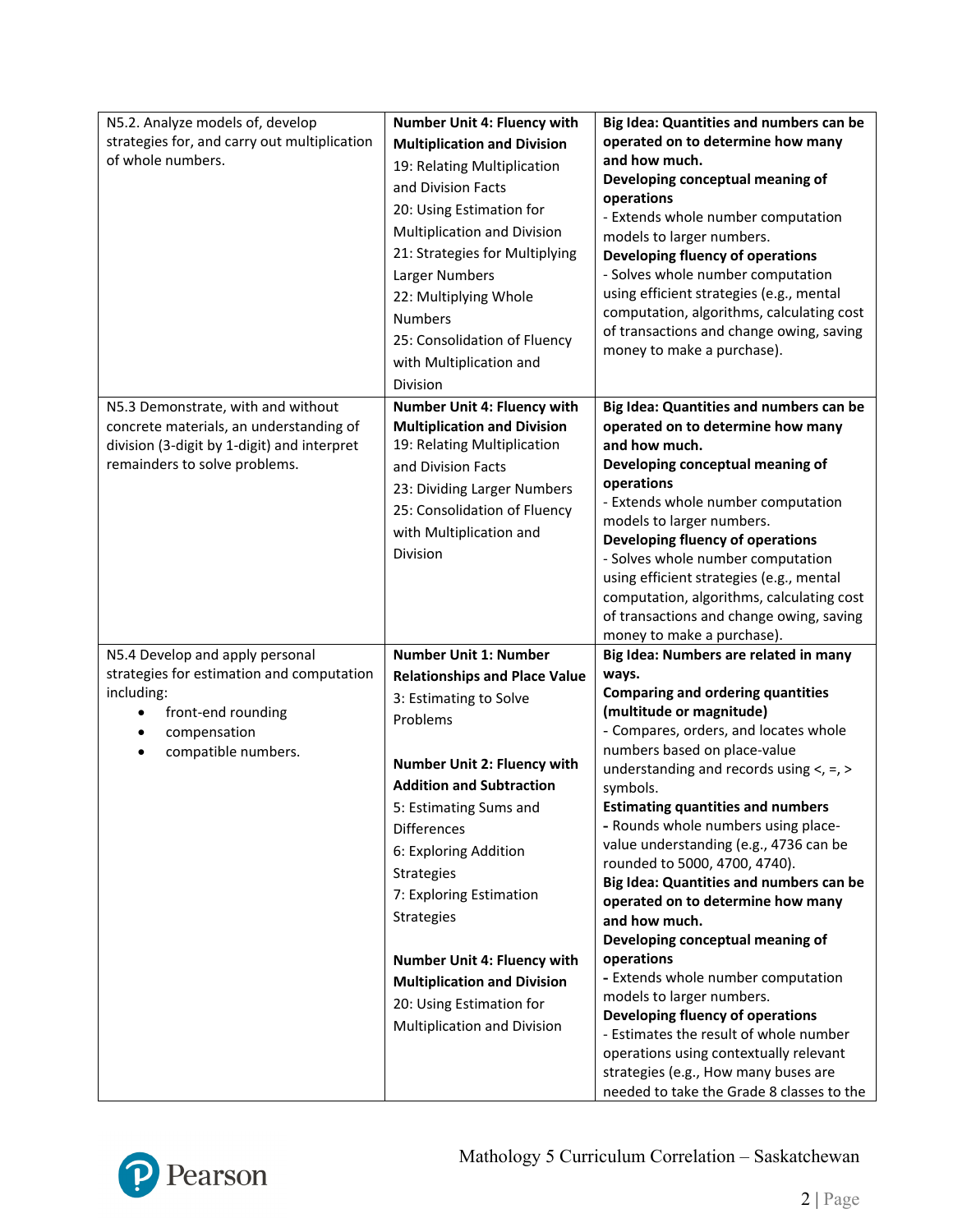|                                                                                                                                                                                                               |                                                                                                                                                                                                                           | museum?).<br>- Solves whole number computation<br>using efficient strategies (e.g., mental<br>computation, algorithms, calculating cost<br>of transactions and change owing, saving<br>money to make a purchase).                                                                                                                                                                                                                                                                                                                                                                                                                                                                                                                                                                                                                                                                                                                                                                                                                                                                                                                                                       |
|---------------------------------------------------------------------------------------------------------------------------------------------------------------------------------------------------------------|---------------------------------------------------------------------------------------------------------------------------------------------------------------------------------------------------------------------------|-------------------------------------------------------------------------------------------------------------------------------------------------------------------------------------------------------------------------------------------------------------------------------------------------------------------------------------------------------------------------------------------------------------------------------------------------------------------------------------------------------------------------------------------------------------------------------------------------------------------------------------------------------------------------------------------------------------------------------------------------------------------------------------------------------------------------------------------------------------------------------------------------------------------------------------------------------------------------------------------------------------------------------------------------------------------------------------------------------------------------------------------------------------------------|
| N5.5 Demonstrate an understanding of<br>fractions by using concrete and pictorial<br>representations to:<br>create sets of equivalent<br>fractions<br>compare fractions with like and<br>unlike denominators. | <b>Number Unit 3: Fractions and</b><br><b>Decimals</b><br>10: Equivalent Fractions<br>12: Comparing and Ordering<br>Fractions<br>18: Consolidation of Fractions<br>and Decimals                                           | Big Idea: Numbers are related in many<br>ways.<br><b>Comparing and ordering quantities</b><br>(multitude or magnitude)<br>- Compares, orders, and locates fractions<br>with the same numerator or<br>denominator using reasoning (e.g., $\frac{3}{5} > \frac{3}{6}$<br>because fifths are larger parts).<br>- Compares, orders, and locates fractions<br>using flexible strategies (e.g., comparing<br>models; creating common denominators<br>or numerators).<br><b>Estimating quantities and numbers</b><br>- Estimates the location of decimals and<br>fractions on a number line.<br>- Estimates the size and magnitude of<br>fractions by comparing to benchmarks.<br>Decomposing and composing numbers<br>to investigate equivalencies<br>- Generates and identifies equivalent<br>fractions using flexible strategies (e.g.,<br>represents the same part of a whole;<br>same part of a set; same location on a<br>number line).<br>Big Idea: Quantities and numbers can be<br>grouped by or partitioned into equal-<br>sized units.<br>- Partitions fractional parts into smaller<br>fractional units (e.g., partitions halves<br>into thirds to create sixths). |
| N5.6 Demonstrate understanding of<br>decimals to thousandths by:<br>describing and representing<br>relating to fractions<br>$\bullet$<br>comparing and ordering.                                              | <b>Number Unit 3: Fractions and</b><br><b>Decimals</b><br>13: Representing Decimals<br>15: Comparing and Ordering<br>Decimals<br>16: Relating Fractions and<br>Decimals<br>18: Consolidation of Fractions<br>and Decimals | Big Idea: The set of real numbers is<br>infinite.<br><b>Extending whole number understanding</b><br>to the set of real numbers<br>- Extends decimal number understanding<br>to thousandths.<br>Big Idea: Numbers are related in many<br>ways.<br><b>Comparing and ordering quantities</b><br>(multitude or magnitude)<br>- Compares, orders, and locates decimal<br>numbers using place-value<br>understanding.<br><b>Estimating quantities and numbers</b><br>- Estimates the location of decimals and<br>fractions on a number line.                                                                                                                                                                                                                                                                                                                                                                                                                                                                                                                                                                                                                                  |

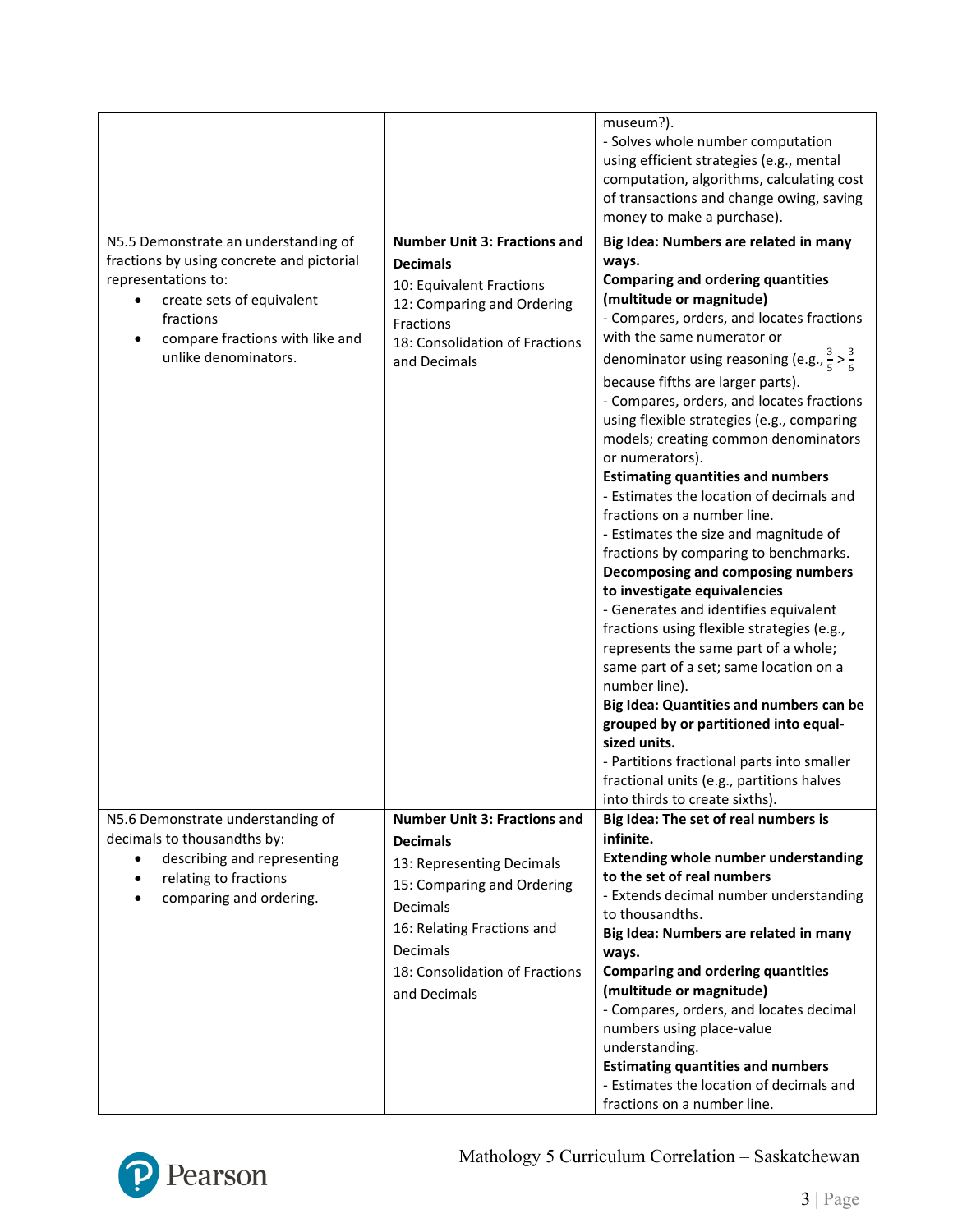|                                                                   |                                                                                                                                                                                                                                                         | Decomposing and composing numbers<br>to investigate equivalencies<br>- Composes and decomposes decimal<br>numbers using standard and non-<br>standard partitioning (e.g., 1.6 is 16<br>tenths or 0.16 tens).<br>- Models and explains the relationship<br>between a fraction and its equivalent<br>decimal form (e.g., $\frac{2}{5} = \frac{4}{10} = 0.4$ ).<br>Big Idea: Quantities and numbers can be<br>grouped by or partitioned into equal-<br>sized units.<br>Unitizing quantities into base-ten units<br>- Uses fractions with denominators of 10<br>to develop decimal fraction<br>understanding and notation (e.g., five-<br>tenths is $\frac{5}{10}$ or 0.5).<br>- Understands that the value of a digit is<br>ten times the value of the same digit one<br>place to the right.<br>- Understands that the value of a digit is<br>one-tenth the value of the same digit one<br>place to the left.<br>- Writes and reads decimal numbers in<br>multiple forms (i.e., numerals, number |
|-------------------------------------------------------------------|---------------------------------------------------------------------------------------------------------------------------------------------------------------------------------------------------------------------------------------------------------|-----------------------------------------------------------------------------------------------------------------------------------------------------------------------------------------------------------------------------------------------------------------------------------------------------------------------------------------------------------------------------------------------------------------------------------------------------------------------------------------------------------------------------------------------------------------------------------------------------------------------------------------------------------------------------------------------------------------------------------------------------------------------------------------------------------------------------------------------------------------------------------------------------------------------------------------------------------------------------------------------|
| N5.7 Demonstrate an understanding of                              | <b>Number Unit 5: Operations</b>                                                                                                                                                                                                                        | names, expanded form).<br>Big Idea: Quantities and numbers can be                                                                                                                                                                                                                                                                                                                                                                                                                                                                                                                                                                                                                                                                                                                                                                                                                                                                                                                             |
| addition and subtraction of decimals<br>(limited to thousandths). | with Fractions and Decimals<br>26: Estimating Sums and<br>Differences with Decimals<br>27: Adding with Decimal<br><b>Numbers</b><br>28: Subtracting with Decimal<br><b>Numbers</b><br>32: Consolidation of<br>Operations with Fractions and<br>Decimals | operated on to determine how many<br>and how much.<br>Developing conceptual meaning of<br>operations<br>- Demonstrates an understanding of<br>decimal number computation through<br>modelling and flexible strategies.<br>Developing fluency of operations<br>- Estimates sums and differences of<br>decimal numbers (e.g., calculating cost of<br>transactions involving dollars and cents).<br>- Solves decimal number computation<br>using efficient strategies.                                                                                                                                                                                                                                                                                                                                                                                                                                                                                                                           |

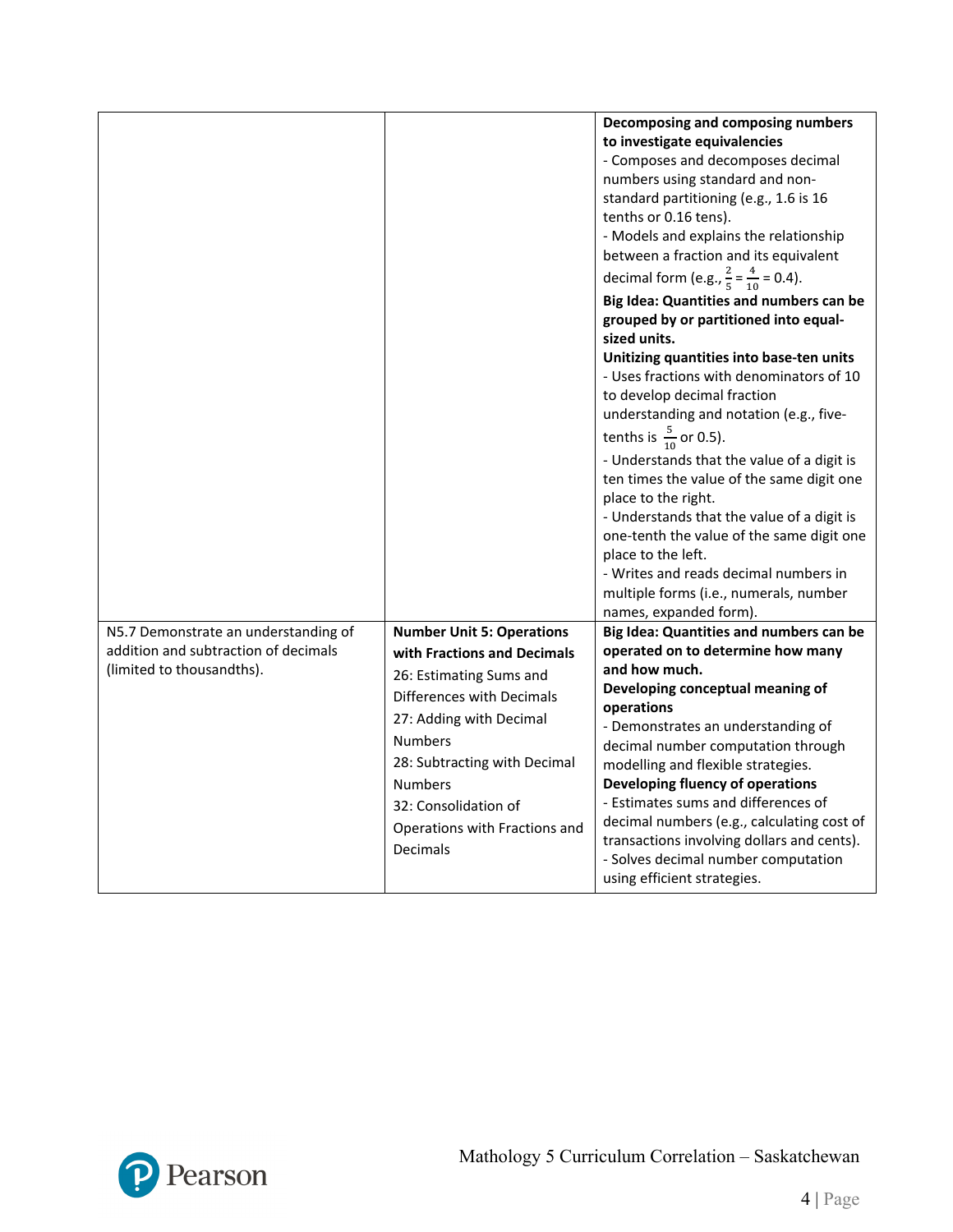

## **Correlation of Saskatchewan Program of Studies with Mathology Grade 5 (Patterns and Relations)**

| <b>Curriculum Expectations</b>                                                                                 | <b>Grade 5 Mathology.ca</b>                                                                                                                                                                            | <b>Pearson Canada Grades 4-6</b>                                                                                                                                                                                                                                                                                                                                                                                                                                                                                                                                                                                                                                                                                                                                                                                                                                                                                                                                                                                                                                                                                                                                                                                                                                                                   |
|----------------------------------------------------------------------------------------------------------------|--------------------------------------------------------------------------------------------------------------------------------------------------------------------------------------------------------|----------------------------------------------------------------------------------------------------------------------------------------------------------------------------------------------------------------------------------------------------------------------------------------------------------------------------------------------------------------------------------------------------------------------------------------------------------------------------------------------------------------------------------------------------------------------------------------------------------------------------------------------------------------------------------------------------------------------------------------------------------------------------------------------------------------------------------------------------------------------------------------------------------------------------------------------------------------------------------------------------------------------------------------------------------------------------------------------------------------------------------------------------------------------------------------------------------------------------------------------------------------------------------------------------|
|                                                                                                                |                                                                                                                                                                                                        | <b>Mathematics Learning Progression</b>                                                                                                                                                                                                                                                                                                                                                                                                                                                                                                                                                                                                                                                                                                                                                                                                                                                                                                                                                                                                                                                                                                                                                                                                                                                            |
| Goals: Number Sense, Spatial Sense, Logical Thinking, Mathematics as a Human Endeavour                         |                                                                                                                                                                                                        |                                                                                                                                                                                                                                                                                                                                                                                                                                                                                                                                                                                                                                                                                                                                                                                                                                                                                                                                                                                                                                                                                                                                                                                                                                                                                                    |
| <b>Outcomes</b><br>P5.1 Represent, analyze, and apply<br>patterns using mathematical language and<br>notation. | <b>Patterning Unit 1: Patterning</b><br>1: Investigating Geometric<br>Patterns<br>2: Investigating Number<br>Patterns<br>3: Using Pattern Rules to Solve<br>Problems<br>4: Consolidation of Patterning | Big Idea: Regularity and repetition form<br>patterns that can be generalized and<br>predicted mathematically.<br>Representing patterns, relations, and<br>functions<br>- Describes, generates, extends,<br>translates, and corrects number and<br>shape patterns that follow a<br>predetermined rule.<br>- Uses multiple approaches to model<br>situations involving repetition (i.e.,<br>repeating patterns) and change (i.e.,<br>increasing/decreasing patterns) (e.g.,<br>using objects, tables, graphs, symbols,<br>loops and nested loops in coding).<br>- Represents a numeric or shape pattern<br>using a table of values by pairing the term<br>value with a term number.<br>- Generates a visual model to represent a<br>simple number pattern.<br>- Represents a mathematical context or<br>problem with expressions and equations<br>using variables to represent unknowns.<br>Generalizing and analyzing patterns,<br>relations, and functions<br>- Explains the rule for numeric patterns<br>including the starting point and change<br>(e.g., given: 16, 22, 28, 34,  Start at 16<br>and add 6 each time).<br>- Describes numeric and shape patterns<br>using words and numbers.<br>- Predicts the value of a given element in<br>a numeric or shape pattern using pattern<br>rules. |
| P5.2 Write, solve, and verify solutions of<br>single-variable one-step equations with                          | <b>Patterning Unit 2: Variables</b><br>and Equations                                                                                                                                                   | Big Idea: Patterns and relations can be<br>represented with symbols, equations,                                                                                                                                                                                                                                                                                                                                                                                                                                                                                                                                                                                                                                                                                                                                                                                                                                                                                                                                                                                                                                                                                                                                                                                                                    |
| whole number coefficients and whole                                                                            | 5: Using Variables                                                                                                                                                                                     | and expressions.                                                                                                                                                                                                                                                                                                                                                                                                                                                                                                                                                                                                                                                                                                                                                                                                                                                                                                                                                                                                                                                                                                                                                                                                                                                                                   |
| number solutions.                                                                                              |                                                                                                                                                                                                        | Understanding equality and inequality,                                                                                                                                                                                                                                                                                                                                                                                                                                                                                                                                                                                                                                                                                                                                                                                                                                                                                                                                                                                                                                                                                                                                                                                                                                                             |
|                                                                                                                | 6: Solving Addition and                                                                                                                                                                                | building on generalized properties of                                                                                                                                                                                                                                                                                                                                                                                                                                                                                                                                                                                                                                                                                                                                                                                                                                                                                                                                                                                                                                                                                                                                                                                                                                                              |
|                                                                                                                | <b>Subtraction Equations</b>                                                                                                                                                                           | numbers and operations                                                                                                                                                                                                                                                                                                                                                                                                                                                                                                                                                                                                                                                                                                                                                                                                                                                                                                                                                                                                                                                                                                                                                                                                                                                                             |



Mathology 5 Curriculum Correlation – Saskatchewan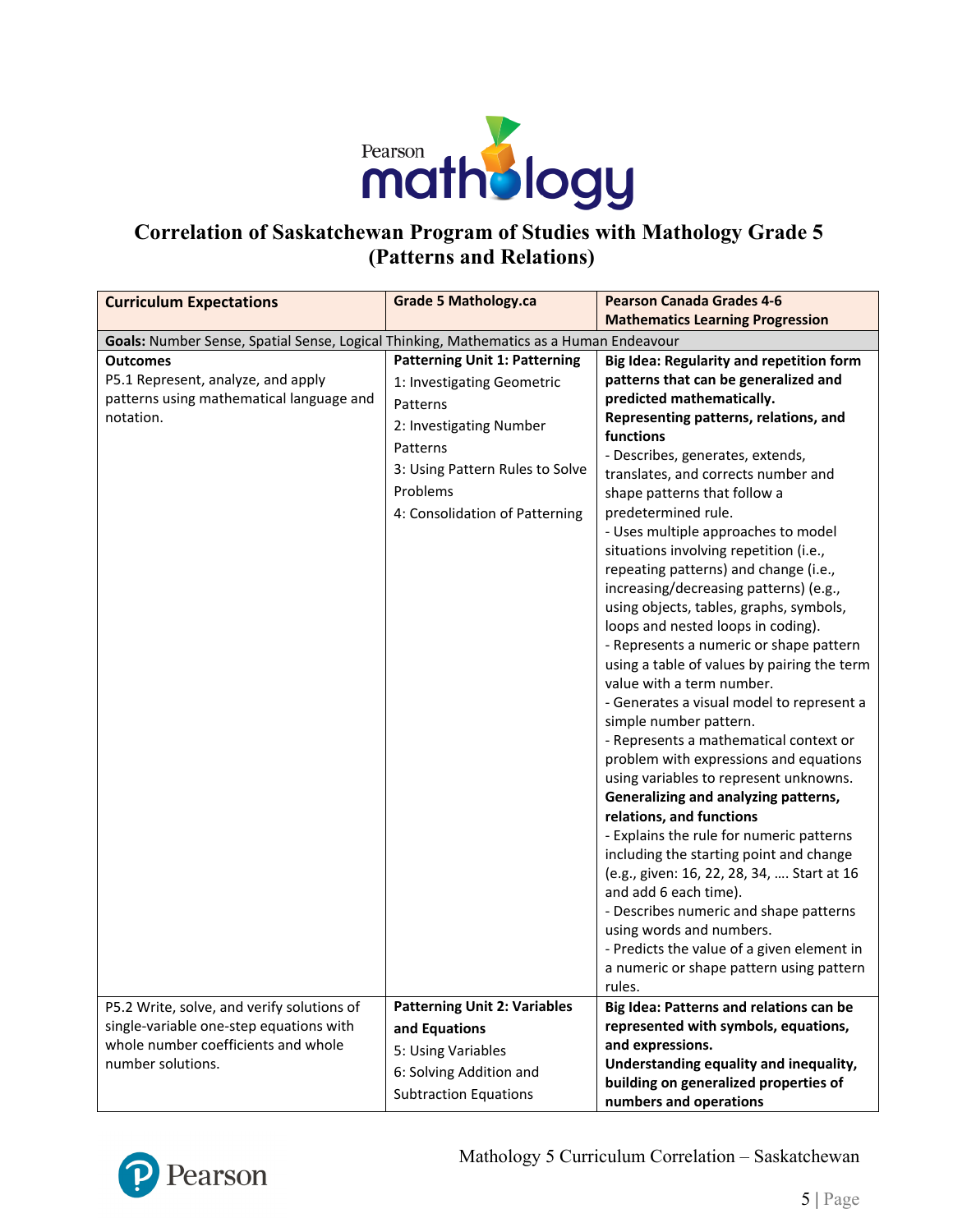| 7: Solving Multiplication and  | - Expresses a one-step mathematical                         |
|--------------------------------|-------------------------------------------------------------|
| <b>Division Equations</b>      | problem as an equation using a symbol or                    |
| 8: Using Equations to Solve    | letter to represent an unknown number                       |
| Problems                       | (e.g., Sena had some tokens and used                        |
| 10: Consolidation of Variables | four. She has seven left: $\Box - 4 = 7$ ).                 |
|                                | - Determines an unknown number in                           |
| and Equations                  | simple one-step equations using different                   |
|                                | strategies (e.g., $n \times 3 = 12$ ; $13 - \square = 8$ ). |
|                                | - Uses arithmetic properties to                             |
|                                | investigate and transform one-step                          |
|                                | addition and multiplication equations                       |
|                                | (e.g., $5 + 4 = 9$ and $5 + a = 9$ have the                 |
|                                | same structure and can be rearranged in                     |
|                                | similar ways to maintain equality: $4 + 5 =$                |
|                                | 9 and $a + 5 = 9$ ).                                        |
|                                | - Uses arithmetic properties to                             |
|                                | investigate and transform one-step                          |
|                                | subtraction and division equations (e.g.,                   |
|                                | $12 - 5 = 7$ and $12 - b = 7$ have the same                 |
|                                | structure and can be rearranged in similar                  |
|                                | ways to maintain equality: $12 - 7 = 5$ and                 |
|                                | $12 - 7 = b$ ).                                             |
|                                | Using variables, algebraic expressions,                     |
|                                | and equations to represent                                  |
|                                | mathematical relations                                      |
|                                | - Understands an unknown quantity (i.e.,                    |
|                                | variable) may be represented by a symbol                    |
|                                | or letter (e.g., $13 - \square = 8$ ; $4n = 12$ ).          |
|                                | - Flexibly uses symbols and letters to                      |
|                                | represent unknown quantities in                             |
|                                | equations (e.g., knows that $4 + \square = 7$ ; 4 +         |
|                                | $x = 7$ ; and $4 + y = 7$ all represent the same            |
|                                | equation with $\Box$ , x, and y representing                |
|                                | the same value).                                            |
|                                | - Interprets and writes algebraic                           |
|                                | expressions (e.g., 2n means two times a                     |
|                                | number; subtracting a number from 7 can                     |
|                                | be written as $7 - n$ ).                                    |

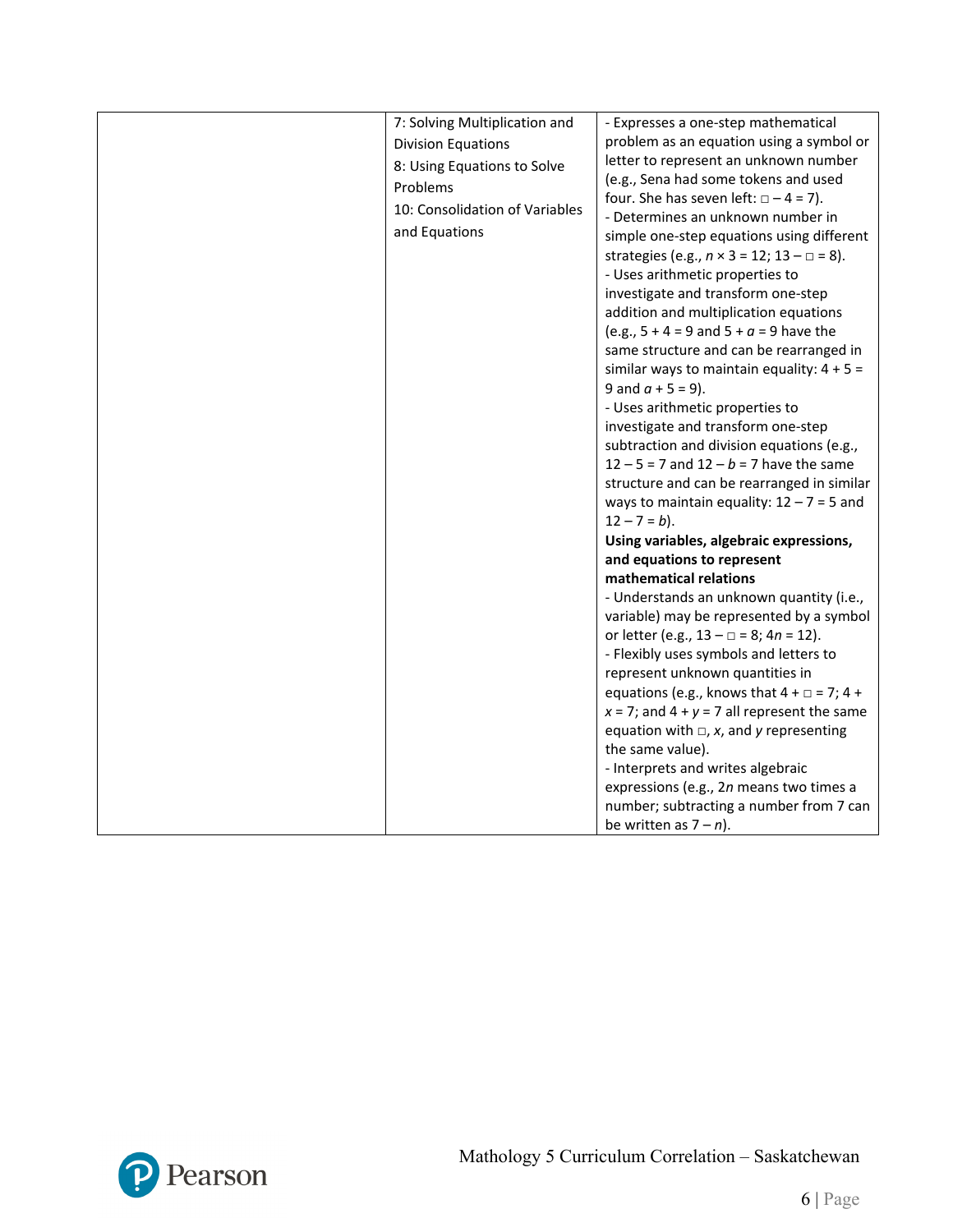

## **Correlation of Saskatchewan Program of Studies with Mathology Grade 5 (Shape and Space)**

| <b>Curriculum Expectations</b>                                                                                                                                                                                                                                                                                                                               | <b>Grade 5 Mathology.ca</b>                                                                                                                                                                                     | <b>Pearson Canada Grades 4-6</b>                                                                                                                                                                                                                                                                                                                                                                                                                                                                                          |
|--------------------------------------------------------------------------------------------------------------------------------------------------------------------------------------------------------------------------------------------------------------------------------------------------------------------------------------------------------------|-----------------------------------------------------------------------------------------------------------------------------------------------------------------------------------------------------------------|---------------------------------------------------------------------------------------------------------------------------------------------------------------------------------------------------------------------------------------------------------------------------------------------------------------------------------------------------------------------------------------------------------------------------------------------------------------------------------------------------------------------------|
| Goals: Number Sense, Spatial Sense, Logical Thinking, Mathematics as a Human Endeavour                                                                                                                                                                                                                                                                       |                                                                                                                                                                                                                 | <b>Mathematics Learning Progression</b>                                                                                                                                                                                                                                                                                                                                                                                                                                                                                   |
|                                                                                                                                                                                                                                                                                                                                                              |                                                                                                                                                                                                                 |                                                                                                                                                                                                                                                                                                                                                                                                                                                                                                                           |
| <b>Outcomes</b><br>SS5.1 Design and construct different<br>rectangles given either perimeter or area,<br>or both (whole numbers), and draw<br>conclusions.                                                                                                                                                                                                   | Measurement Unit 1: Length,<br><b>Perimeter, and Area</b><br>4: Relating the Perimeter and<br>Area of Rectangles<br>6: Consolidation of Length,<br>Perimeter, and Area                                          | Big Idea: Assigning a unit to a<br>continuous attribute allows us to<br>measure and make comparisons.<br><b>Understanding relationships among</b><br>measured units<br>- Develops and generalizes strategies<br>to compute area and perimeter of<br>rectangles.<br>- Investigates the relationship<br>between perimeter and area in<br>rectangles.                                                                                                                                                                        |
| SS5.2 Demonstrate understanding of<br>measuring length (mm) by:<br>selecting and justifying referents<br>$\bullet$<br>for the unit mm<br>modelling and describing the<br>$\bullet$<br>relationship between mm, cm,<br>and m units.                                                                                                                           | Measurement Unit 1: Length,<br>Perimeter, and Area<br>1: Estimating and Measuring<br>in Millimetres<br>2: Measuring Length in<br><b>Different Units</b><br>6: Consolidation of Length,<br>Perimeter, and Area   | Big Idea: Assigning a unit to a<br>continuous attribute allows us to<br>measure and make comparisons.<br>Selecting and using units to estimate,<br>measure, construct, and make<br>comparisons<br>- Chooses the most appropriate unit<br>to measure a given attribute of an<br>object (e.g., classroom area measured<br>in square metres).<br>Understanding relationships among<br>measured units<br>- Understands and applies the<br>multiplicative relationship among<br>metric units of length, mass, and<br>capacity. |
| SS5.3 Demonstrate an understanding of<br>volume by:<br>selecting and justifying referents<br>for $cm3$ or $m3$ units<br>estimating volume by using<br>$\bullet$<br>referents for $cm3$ or $m3$<br>measuring and recording volume<br>$\bullet$<br>(cm <sup>3</sup> or m <sup>3</sup> )<br>constructing rectangular prisms<br>$\bullet$<br>for a given volume. | <b>Measurement Unit 2:</b><br><b>Volume, Capacity, and Mass</b><br>10: Investigating Volume<br>11: Investigating Volume with<br><b>Rectangular Prisms</b><br>12: Consolidation of Volume,<br>Capacity, and Mass | Big Idea: Many things in our world<br>(e.g., objects, spaces, events) have<br>attributes that can be measured and<br>compared.<br>Understanding attributes that can be<br>measured, compared, and ordered<br>- Understands volume and capacity as<br>attributes of 3-D objects that can be<br>measured and compared.<br>Big Idea: Assigning a unit to a<br>continuous attribute allows us to<br>measure and make comparisons.                                                                                             |

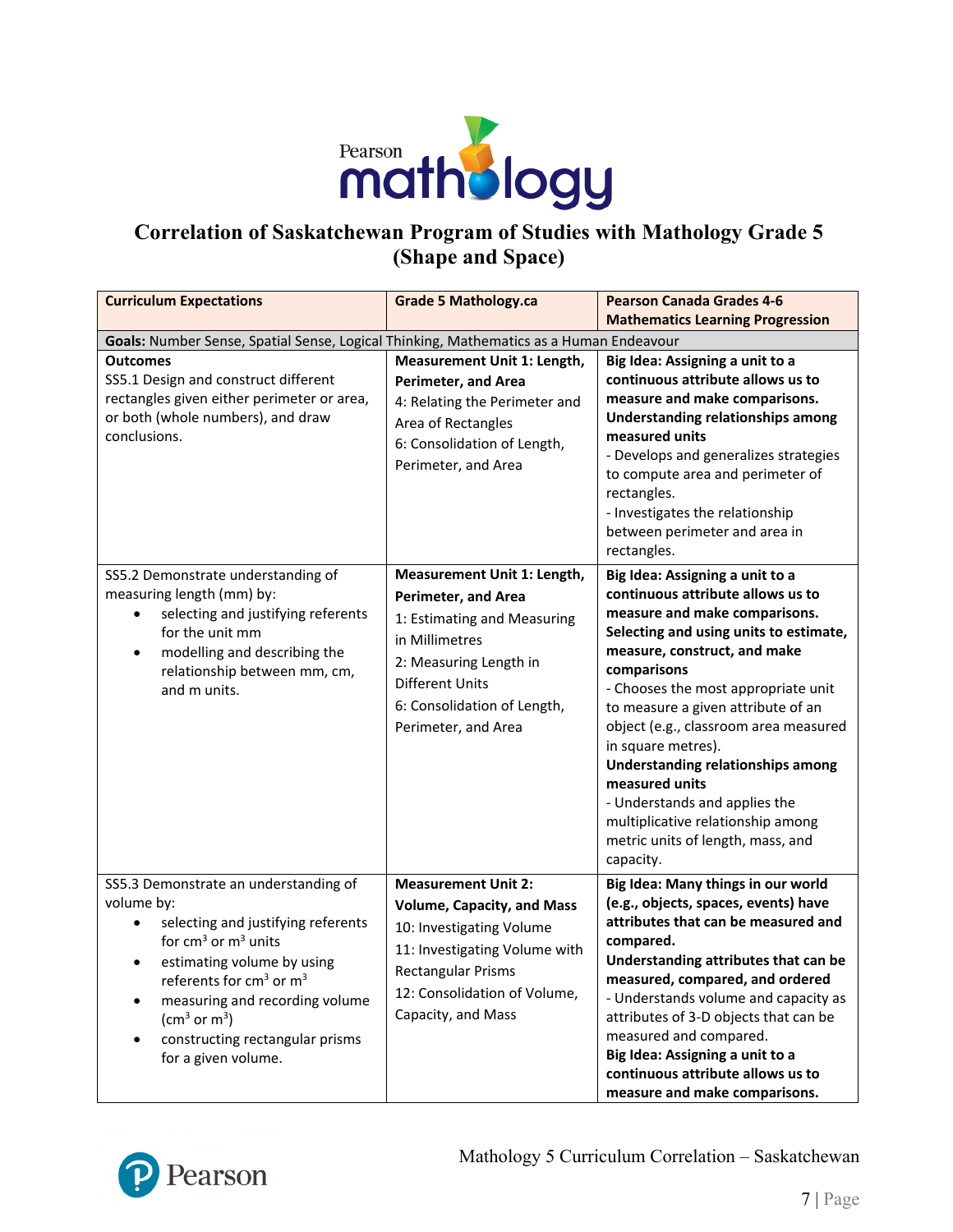| SS5.4 Demonstrate understanding of<br>capacity by:<br>describing the relationship<br>between mL and L<br>selecting and justifying referents<br>٠<br>for mL or L units<br>estimating capacity by using<br>٠<br>referents for mL or L<br>measuring and recording capacity<br>$\bullet$<br>(mL or L). | <b>Measurement Unit 2:</b><br><b>Volume, Capacity, and Mass</b><br>8: Investigating Capacity<br>12: Consolidation of Volume,<br>Capacity, and Mass | Selecting and using units to estimate,<br>measure, construct, and make<br>comparisons<br>- Chooses the most appropriate unit<br>to measure a given attribute of an<br>object (e.g., classroom area measured<br>in square metres).<br>- Develops understanding of a unit<br>cube and uses unit cubes to estimate<br>and measure volume of 3-D objects.<br>- Measures, constructs, and estimates<br>volume using standard cubic units<br>(e.g., cubic centimetre).<br><b>Understanding relationships among</b><br>measured units<br>- Understands and applies the<br>multiplicative relationship among<br>metric units of length, mass, and<br>capacity.<br>Big Idea: Many things in our world<br>(e.g., objects, spaces, events) have<br>attributes that can be measured and<br>compared.<br>Understanding attributes that can be<br>measured, compared, and ordered<br>- Understands volume and capacity as<br>attributes of 3-D objects that can be<br>measured and compared.<br>Big Idea: Assigning a unit to a<br>continuous attribute allows us to<br>measure and make comparisons.<br>Selecting and using units to estimate,<br>measure, construct, and make<br>comparisons<br>- Chooses the most appropriate unit<br>to measure a given attribute of an<br>object (e.g., classroom area measured |
|----------------------------------------------------------------------------------------------------------------------------------------------------------------------------------------------------------------------------------------------------------------------------------------------------|----------------------------------------------------------------------------------------------------------------------------------------------------|--------------------------------------------------------------------------------------------------------------------------------------------------------------------------------------------------------------------------------------------------------------------------------------------------------------------------------------------------------------------------------------------------------------------------------------------------------------------------------------------------------------------------------------------------------------------------------------------------------------------------------------------------------------------------------------------------------------------------------------------------------------------------------------------------------------------------------------------------------------------------------------------------------------------------------------------------------------------------------------------------------------------------------------------------------------------------------------------------------------------------------------------------------------------------------------------------------------------------------------------------------------------------------------------------------|
|                                                                                                                                                                                                                                                                                                    |                                                                                                                                                    | in square metres).<br>Understanding relationships among<br>measured units<br>- Understands and applies the                                                                                                                                                                                                                                                                                                                                                                                                                                                                                                                                                                                                                                                                                                                                                                                                                                                                                                                                                                                                                                                                                                                                                                                             |
|                                                                                                                                                                                                                                                                                                    |                                                                                                                                                    | multiplicative relationship among<br>metric units of length, mass, and<br>capacity.                                                                                                                                                                                                                                                                                                                                                                                                                                                                                                                                                                                                                                                                                                                                                                                                                                                                                                                                                                                                                                                                                                                                                                                                                    |
| Goals: Spatial Sense, Logical Thinking, Mathematics as a Human Endeavour                                                                                                                                                                                                                           |                                                                                                                                                    |                                                                                                                                                                                                                                                                                                                                                                                                                                                                                                                                                                                                                                                                                                                                                                                                                                                                                                                                                                                                                                                                                                                                                                                                                                                                                                        |
| SS5.5 Describe and provide examples of                                                                                                                                                                                                                                                             | <b>Geometry Unit 1A: 2-D</b>                                                                                                                       | Big Ideas: 2-D shapes and 3-D solids                                                                                                                                                                                                                                                                                                                                                                                                                                                                                                                                                                                                                                                                                                                                                                                                                                                                                                                                                                                                                                                                                                                                                                                                                                                                   |
| edges and faces of 3-D objects, and sides                                                                                                                                                                                                                                                          | <b>Shapes and 3-D Solids</b>                                                                                                                       | can be analyzed and classified in                                                                                                                                                                                                                                                                                                                                                                                                                                                                                                                                                                                                                                                                                                                                                                                                                                                                                                                                                                                                                                                                                                                                                                                                                                                                      |
| of 2-D shapes that are:                                                                                                                                                                                                                                                                            | 1: Properties of 2-D Shapes                                                                                                                        | different ways by their attributes.                                                                                                                                                                                                                                                                                                                                                                                                                                                                                                                                                                                                                                                                                                                                                                                                                                                                                                                                                                                                                                                                                                                                                                                                                                                                    |
| parallel<br>$\bullet$                                                                                                                                                                                                                                                                              |                                                                                                                                                    | Investigating geometric attributes                                                                                                                                                                                                                                                                                                                                                                                                                                                                                                                                                                                                                                                                                                                                                                                                                                                                                                                                                                                                                                                                                                                                                                                                                                                                     |
| intersecting                                                                                                                                                                                                                                                                                       | and 3-D Objects                                                                                                                                    | and properties of 2-D shapes and 3-D                                                                                                                                                                                                                                                                                                                                                                                                                                                                                                                                                                                                                                                                                                                                                                                                                                                                                                                                                                                                                                                                                                                                                                                                                                                                   |
| perpendicular                                                                                                                                                                                                                                                                                      | 2: Investigating Quadrilaterals                                                                                                                    | solids                                                                                                                                                                                                                                                                                                                                                                                                                                                                                                                                                                                                                                                                                                                                                                                                                                                                                                                                                                                                                                                                                                                                                                                                                                                                                                 |
| vertical                                                                                                                                                                                                                                                                                           |                                                                                                                                                    | - Sorts, describes, constructs, and                                                                                                                                                                                                                                                                                                                                                                                                                                                                                                                                                                                                                                                                                                                                                                                                                                                                                                                                                                                                                                                                                                                                                                                                                                                                    |

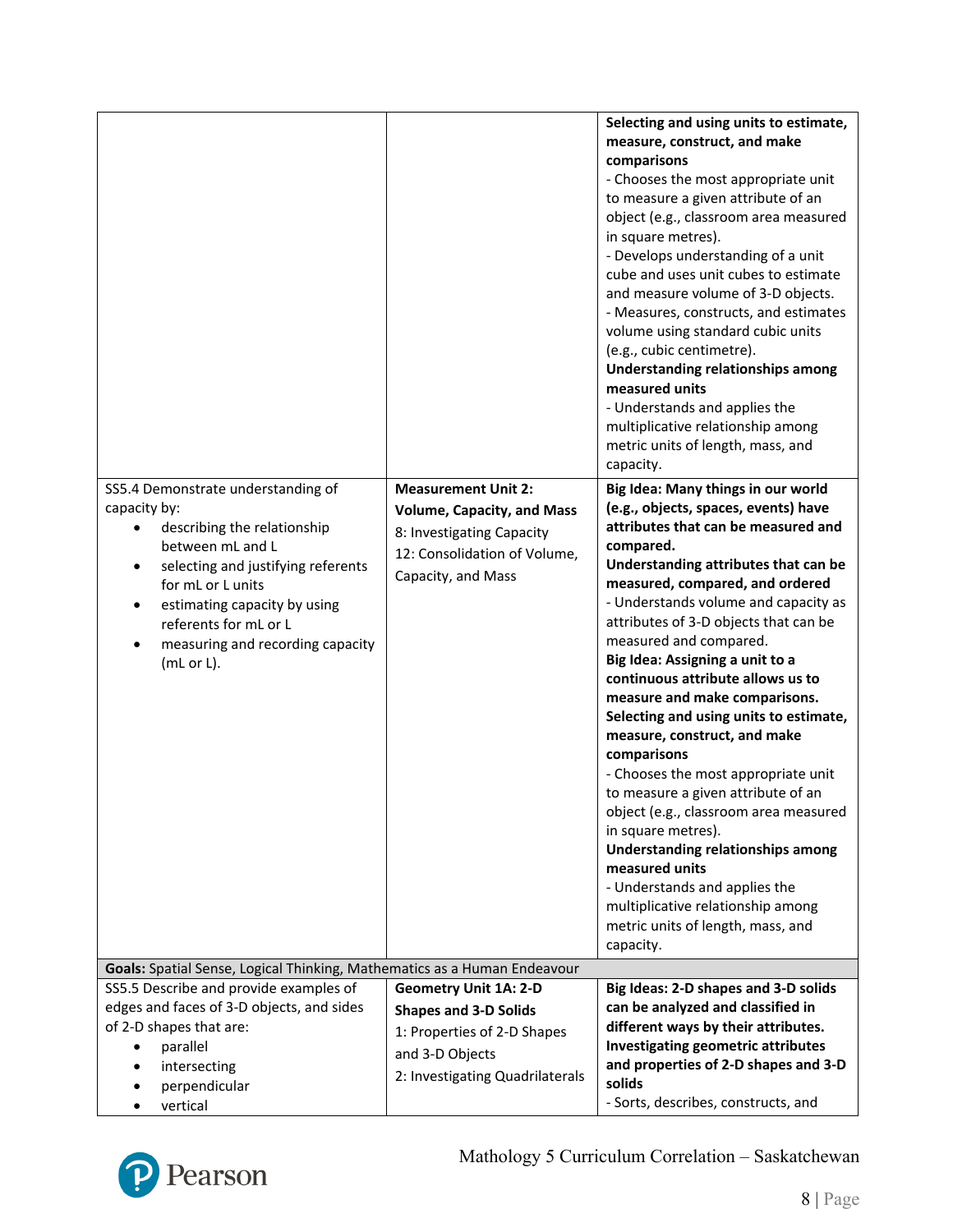| horizontal.                                                                            | 4: Consolidation of 2-D Shapes  | classifies polygons based on side         |
|----------------------------------------------------------------------------------------|---------------------------------|-------------------------------------------|
|                                                                                        | and 3-D Solids                  | attributes (e.g., parallel,               |
|                                                                                        |                                 | perpendicular, regular/irregular).        |
|                                                                                        |                                 | - Sorts, describes, constructs, and       |
|                                                                                        |                                 | classifies 3-D objects based on edges,    |
|                                                                                        |                                 | faces, vertices, and angles (e.g.,        |
|                                                                                        |                                 | prisms, pyramids).                        |
|                                                                                        |                                 | Investigating 2-D shapes, 3-D solids,     |
|                                                                                        |                                 | and their attributes through              |
|                                                                                        |                                 | composition and decomposition             |
|                                                                                        |                                 | - Identifies types of lines in 2-D images |
|                                                                                        |                                 | (e.g., parallel, intersecting,            |
|                                                                                        |                                 | perpendicular).                           |
|                                                                                        |                                 | - Investigates 2-D shapes that do or      |
|                                                                                        |                                 | do not have parallel and                  |
|                                                                                        |                                 | perpendicular lines.                      |
| Goals: Number Sense, Spatial Sense, Logical Thinking, Mathematics as a Human Endeavour |                                 |                                           |
| <b>Outcomes</b>                                                                        | <b>Geometry Unit 1A: 2-D</b>    | Big Ideas: 2-D shapes and 3-D solids      |
| SS5.6 Identify and sort quadrilaterals,                                                | <b>Shapes and 3-D Solids</b>    | can be analyzed and classified in         |
| including:                                                                             | 2: Investigating Quadrilaterals | different ways by their attributes.       |
| rectangles                                                                             |                                 | Investigating geometric attributes        |
| squares                                                                                | 4: Consolidation of 2-D Shapes  | and properties of 2-D shapes and 3-D      |
| trapezoids                                                                             | and 3-D Solids                  | solids                                    |
| parallelograms                                                                         |                                 | - Identifies and draws parallel,          |
| rhombuses                                                                              |                                 | intersecting, and perpendicular lines.    |
| according to their attributes.                                                         |                                 | - Sorts, describes, constructs, and       |
|                                                                                        |                                 | classifies polygons based on side         |
|                                                                                        |                                 | attributes (e.g., parallel,               |
|                                                                                        |                                 | perpendicular, regular/irregular).        |
|                                                                                        |                                 | - Sorts, describes, classifies 2-D shapes |
|                                                                                        |                                 | based on their geometric properties       |
|                                                                                        |                                 | (e.g., side lengths, angles, diagonals).  |
|                                                                                        |                                 | - Classifies 2-D shapes within a          |
|                                                                                        |                                 | hierarchy based on their properties       |
|                                                                                        |                                 | (e.g., rectangles are a subset of         |
|                                                                                        |                                 | parallelograms).                          |
|                                                                                        |                                 | Investigating 2-D shapes, 3-D solids,     |
|                                                                                        |                                 | and their attributes through              |
|                                                                                        |                                 | composition and decomposition             |
|                                                                                        |                                 | - Identifies types of lines in 2-D images |
|                                                                                        |                                 | (e.g., parallel, intersecting,            |
|                                                                                        |                                 | perpendicular).                           |
|                                                                                        |                                 | - Investigates 2-D shapes that do or      |
|                                                                                        |                                 | do not have parallel and                  |
|                                                                                        |                                 | perpendicular lines.                      |

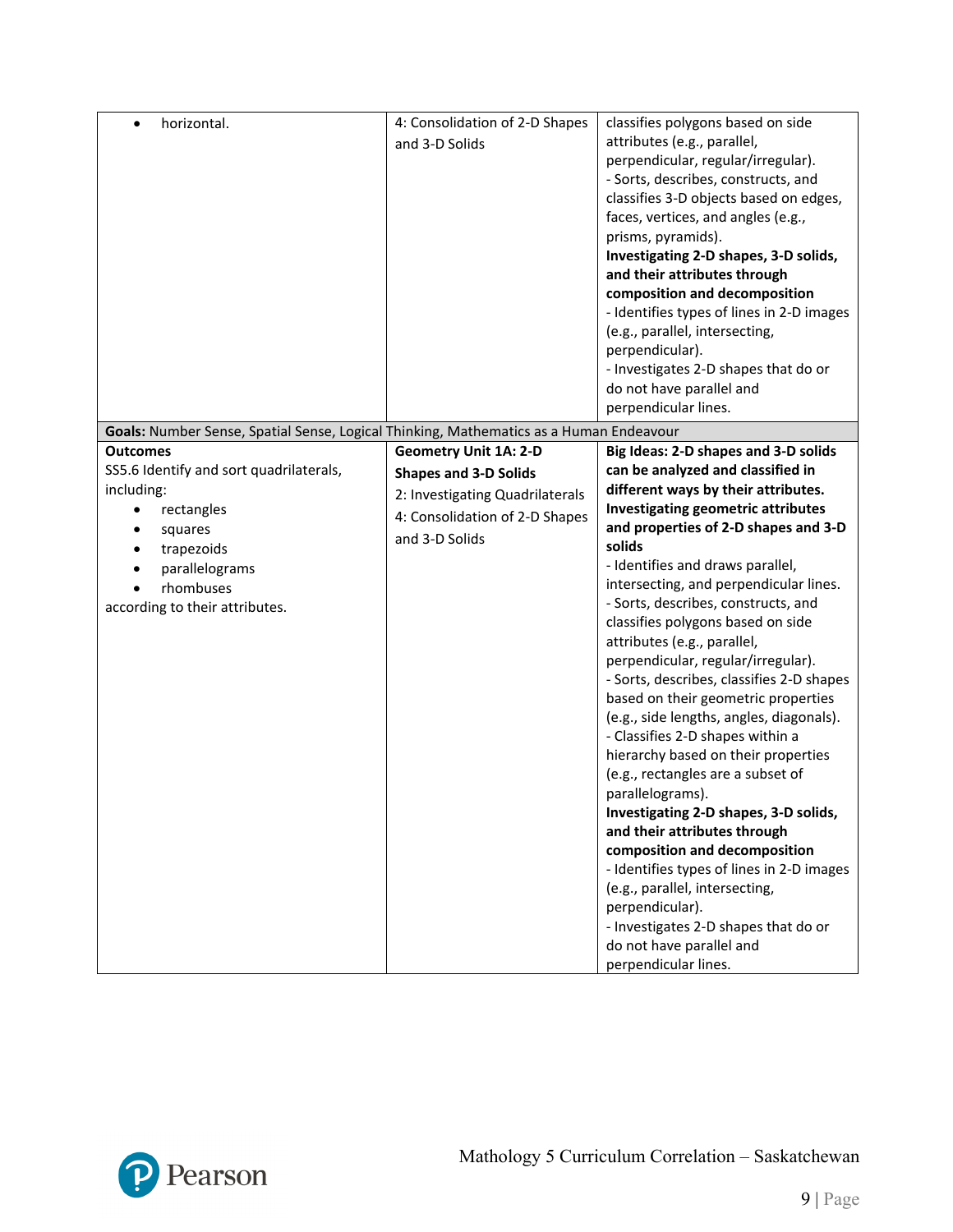| Goals: Spatial Sense, Logical Thinking, Mathematics as a Human Endeavour |                                |                                          |
|--------------------------------------------------------------------------|--------------------------------|------------------------------------------|
| <b>Outcomes</b>                                                          | <b>Geometry Unit 2A:</b>       | Big Ideas: 2-D shapes and 3-D solids     |
| SS5.7 Identify, create, and analyze single                               | <b>Transformations</b>         | can be transformed in many ways          |
| transformations of 2-D shapes (with and                                  | 5: Investigating Translations  | and analyzed for change.                 |
| without the use of technology).                                          | 6: Investigating Reflections   | Exploring 2-D shapes and 3-D solids      |
|                                                                          | 7: Investigating Rotations     | by applying and visualizing              |
|                                                                          |                                | transformations                          |
|                                                                          | 8: Identifying Transformations | - Identifies, describes, and performs    |
|                                                                          | 9: Consolidation of            | single transformations (i.e.,            |
|                                                                          | Transformations                | translation, reflection, rotation) on 2- |
|                                                                          |                                | D shapes.                                |

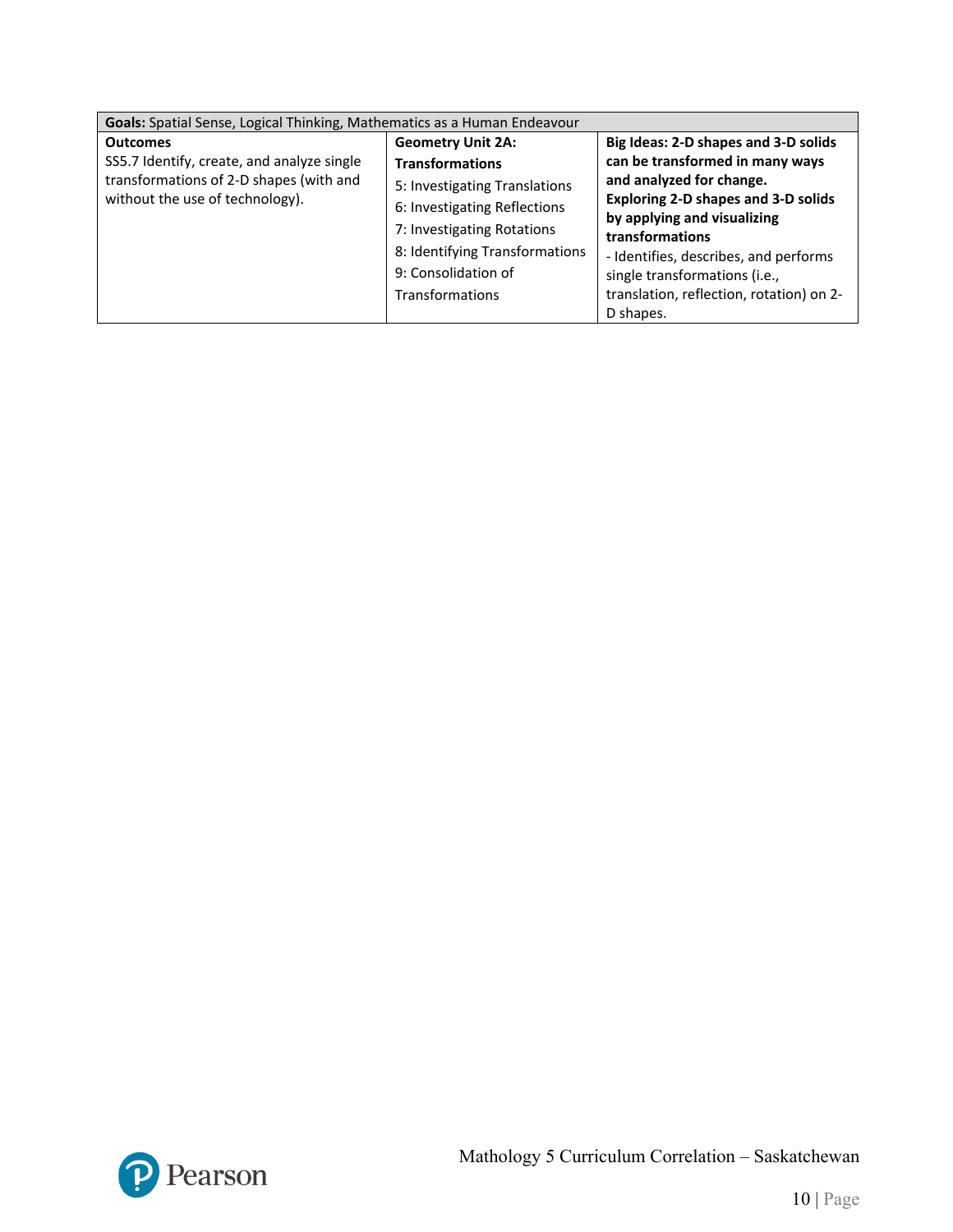

## **Correlation of Saskatchewan Program of Studies with Mathology Grade 5 (Statistics and Probability)**

| <b>Curriculum Expectations</b>                                                         | <b>Grade 5 Mathology.ca</b> | <b>Pearson Canada Grades 4-6</b>        |
|----------------------------------------------------------------------------------------|-----------------------------|-----------------------------------------|
|                                                                                        |                             | <b>Mathematics Learning Progression</b> |
|                                                                                        |                             |                                         |
| Goals: Number Sense, Logical Thinking, Mathematics as a Human Endeavour                |                             |                                         |
| <b>Outcomes</b>                                                                        | Data Management Unit 1A:    | <b>Big Idea: Formulating questions,</b> |
| SP5.1 Differentiate between first-hand and                                             | Data Management             | collecting data, and consolidating      |
| second-hand data.                                                                      | 1: Exploring First-Hand and | data in visual and graphical displays   |
|                                                                                        | Second-Hand Data            | help us understand, predict, and        |
|                                                                                        |                             | interpret situations that involve       |
|                                                                                        |                             | uncertainty, variability, and           |
|                                                                                        |                             | randomness.                             |
|                                                                                        |                             | Collecting data and organizing it into  |
|                                                                                        |                             | categories                              |
|                                                                                        |                             | - Differentiates between primary (i.e., |
|                                                                                        |                             | first-hand) and secondary (i.e.,        |
|                                                                                        |                             | second-hand) data sources.              |
| Goals: Number Sense, Spatial Sense, Logical Thinking, Mathematics as a Human Endeavour |                             |                                         |
| <b>Outcomes</b>                                                                        | Data Management Unit 1A:    | <b>Big Idea: Formulating questions,</b> |
| SP5.2 Construct and interpret double bar                                               | <b>Data Management</b>      | collecting data, and consolidating      |
| graphs to draw conclusions.                                                            | 2: Constructing Double-Bar  | data in visual and graphical displays   |
|                                                                                        | Graphs                      | help us understand, predict, and        |
|                                                                                        |                             | interpret situations that involve       |
|                                                                                        | 3: Interpreting Double-Bar  | uncertainty, variability, and           |
|                                                                                        | Graphs                      | randomness.                             |
|                                                                                        | 4: Consolidation of Data    | <b>Creating graphical displays of</b>   |
|                                                                                        | Management                  | collected data                          |
|                                                                                        |                             | - Represents data graphically using     |
|                                                                                        |                             | many-to-one correspondence with         |
|                                                                                        |                             | appropriate scales and intervals (e.g., |
|                                                                                        |                             | each symbol on pictograph represents    |
|                                                                                        |                             | 10 people).                             |
|                                                                                        |                             | - Visually represents two or more data  |
|                                                                                        |                             | sets (e.g., double bar chart, stacked   |
|                                                                                        |                             | bar graph, multi-line graph, multi-     |
|                                                                                        |                             | column table).                          |
|                                                                                        |                             | Reading and interpreting data           |
|                                                                                        |                             | displays and analyzing variability      |
|                                                                                        |                             | - Reads and interprets data displays    |
|                                                                                        |                             | using many-to-one correspondence.       |
|                                                                                        |                             | Drawing conclusions by making           |
|                                                                                        |                             | inferences and justifying decisions     |



Mathology 5 Curriculum Correlation – Saskatchewan